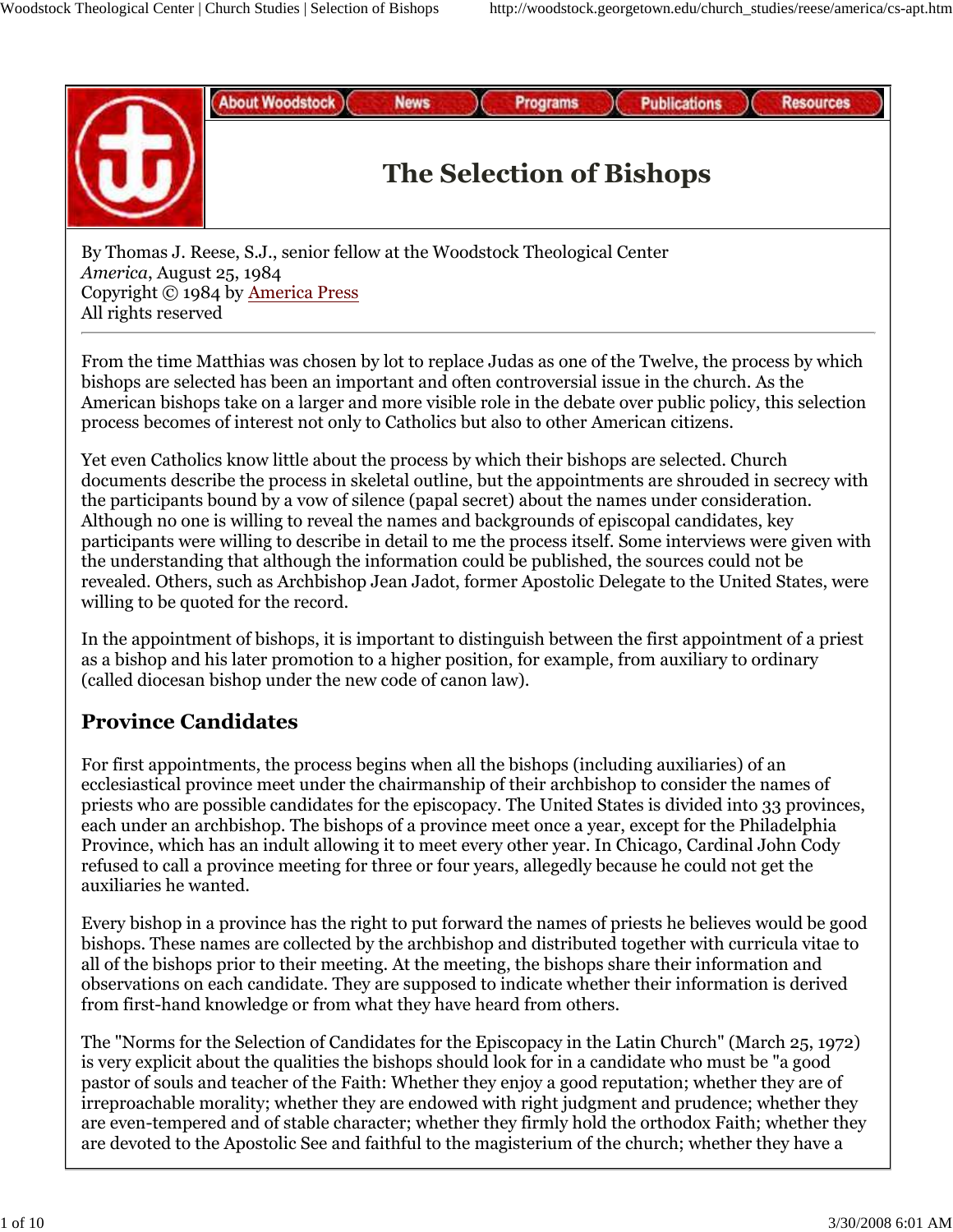thorough knowledge of dogmatic and moral theology and canon law; whether they are outstanding for their piety, their spirit of sacrifice and their pastoral zeal; whether they have an aptitude for governing." Consideration must also be given to "intellectual qualities, studies completed, social sense, spirit of dialogue and cooperation, openness to the signs of the times, praise-worthy impartiality, family background, health, age and inherited characteristics."

The diocesan bishops are instructed to "take care to obtain all the information needed for carrying out this important and difficult duty." They are encouraged to consult, "although not collectively, priests of the cathedral chapter or diocesan consultors, or members of the council of priests, or other members of the clergy, diocesan or regular, or members of the laity."

Vatican officials are very adamant in their opposition to collective or group consultations because they fear they can be divisive and lead to politicking and pressure group activity. When groups ignore canon law and lobby anyway, it is usually against a particular candidate and not for one. According to a survey by the Canon Law Society of America's Committee on the Selection of Bishops, bishops who are consulting about potential candidates usually do this by letter. They ask priests and sometimes others in the diocese to submit names of priests they think ought to be considered. The Rev. James H. Provost reports, however, that the "returns to such mailed requests are reported to be low." One official involved in the process said, "Priests do not appreciate the importance of letters from bishops asking for names. If only 10 percent respond and they are old pastors who want someone who will not threaten them, then that is what they will get."

The candidates put forward by a bishop are usually from his own diocese. One of the difficulties bishops have is getting information on priests outside their dioceses. The priests who become known to bishops outside their dioceses tend to be priests who hold diocesan or national offices. This reinforces the natural tendency of a bishop to nominate priests from his chancery staff. It is not surprising that chancellors and secretaries to bishops have a better chance of getting nominated at province meetings than pastors of rural parishes.

If a diocese has recently split off from another diocese, or if they share seminary facilities, the bishop will know some priests in a neighboring diocese. Bishops would also know priests in other dioceses who went with them to school at the Catholic University of America or the North American College. Thus factors that were found to be relevant to the appointment of bishops in " Survey of the American Bishops" (AM., 1 1/ 12/83)--chancery positions and attendance at C.U.A. or Roman schools--are important at the very first step in the process.

Normally all of the priests nominated at a province meeting are from the province. The exceptions usually occur when the bishops want a black or Hispanic candidate and they cannot find a suitable candidate within the province. Most candidates are diocesan priests, but the bishops can nominate religious priests.

After the bishops have discussed the candidates, they vote on them by secret ballot in order to preserve the complete freedom of each one voting. The vote can be "white" (yes) or "black" (no) or neutral. Often a bishop will abstain from voting (neutral) because he does not know the candidate. These bishops are encouraged to learn about the candidate before the next province meeting, since the candidates will be voted on again the following year when names can be added or deleted from the list.

After the votes are taken, the archbishop may ask for more discussion and another vote, if he believes it would be useful. He then is responsible for forwarding the names to the pronuncio (formerly the apostolic delegate) in Washington, D.C. together with the minutes of the meeting. The report, besides giving the votes, indicates the office (e.g., auxiliary or ordinary) and the type of diocese (large or small for which the bishops believe the candidate is suitable. it also includes a curriculum vitae and an evaluation of each candidate. The evaluation varies in length from three lines to half-page.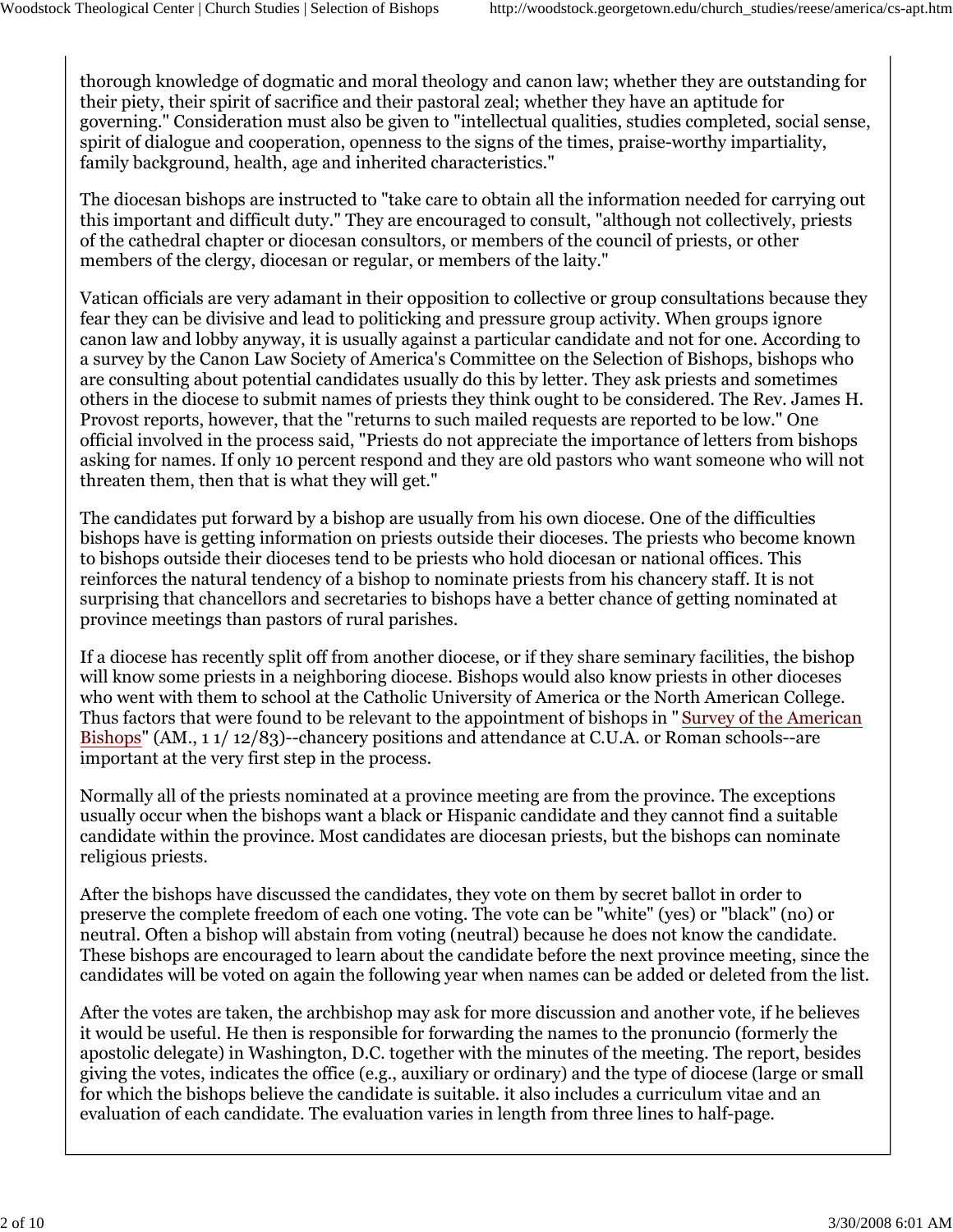The list of candidates is also sent to the National Conference of Catholic Bishops (N.C.C.B.), which has a standing Committee on the Selection of Bishops. This committee was formed during Cardinal John Dearden's term as president of the N.C.C.B. shortly after the new norms on the selection of bishops were issued by the Vatican in 1972. Early on, however, "it was found that it could not effectively function," reports Bishop James W. Malone, current N.C.C.B. president. "It still exists, but it does not meet for the purpose in its title." the problem was that in a conference the size of the United States, most members of the committee did not know the priest who were being considered for the episcopacy.

The number of names on the list varies depending on the size of the province; it includes anywhere from 5 to 25 names. The votes on the candidates are not always unanimous. Archbishop Jadot, Apostolic Delegate from May 1973 to December 1980, explained: "The voting varies. In a tiny minority, when everyone knows the priest, he gets all positive votes. If he is less known, he gets a number of positive votes and abstentions. And some are contested, half and half. It would be very exceptional to send a name that got a negative vote. This happens when a name, for some reason is removed from the list. Someone becomes a black sheep."

How important is this list of candidates? Under canon law, the pronuncio could nominate for ordinary someone not from this pool of candidates, and the Pope could appoint any priest he wanted. In fact, the list appears to be very important. "It would be exceptional," reports Archbishop Jadot, "if a bishop were appointed without being on the list. He might not be on the list of the province where he was appointed, but he would be on some list."

#### **Auxiliaries**

The next step in the process depends on whether the position to be filled is that of an auxiliary or a diocesan bishop (an ordinary). If a diocesan bishop wants an auxiliary, he must first convince the pronuncio that there is a need. If his auxiliary has died or been promoted, this will not be difficult, but if he wants auxiliary in a diocese that has never had one or if he requests an additional auxiliary, he will have to make his case.

An ordinary might argue that he needs help because of the size of the diocese or because his health is poor. Sometimes the pronuncio responds by saying that if the diocese is too large perhaps it should be split, or if the bishop's health is bad, perhaps he should retire. These responses will discourage some bishops from asking again for an auxiliary. Other reasons given for an auxiliary might be that a large ethnic or racial group in the diocese requires special attention. Some bishops also need help because they must devote time to work outside the diocese. Archbishop John P. Roach of Minneapolis found he was spending one-fourth of his time working on national issues when he was president of the N.C.C.B.

Although a bishop could petition Rome for an auxiliary without the support of the pronuncio, it is highly unlikely that he would be successful. Finally, even if an auxiliary is clearly needed, there appears to be an unwritten law that if a bishop has less than a year-and-a-half to retirement, then no auxiliary will be appointed, lest he be imposed on the new bishop.

If the office to be filled is that of a diocesan bishop, then the pronuncio draws up a list of three names, a "terna," that he sends to Rome with an indication of his preference. If the position is that of auxiliary, then the diocesan bishop draws up the terna and sends it to the pronuncio. The names proposed in a terna by an ordinary will normally come from the list of priests who had been proposed by the province bishops. If one is not from this list, the pronuncio will want to know why. Sometimes the priest was not on the list because his bishop did not want to lose him to another diocese: "I wanted to save him." But if the priest was not proposed at the province level because the other bishops would not support him, then his candidacy as an auxiliary is in trouble. The pronuncio or Rome can reject all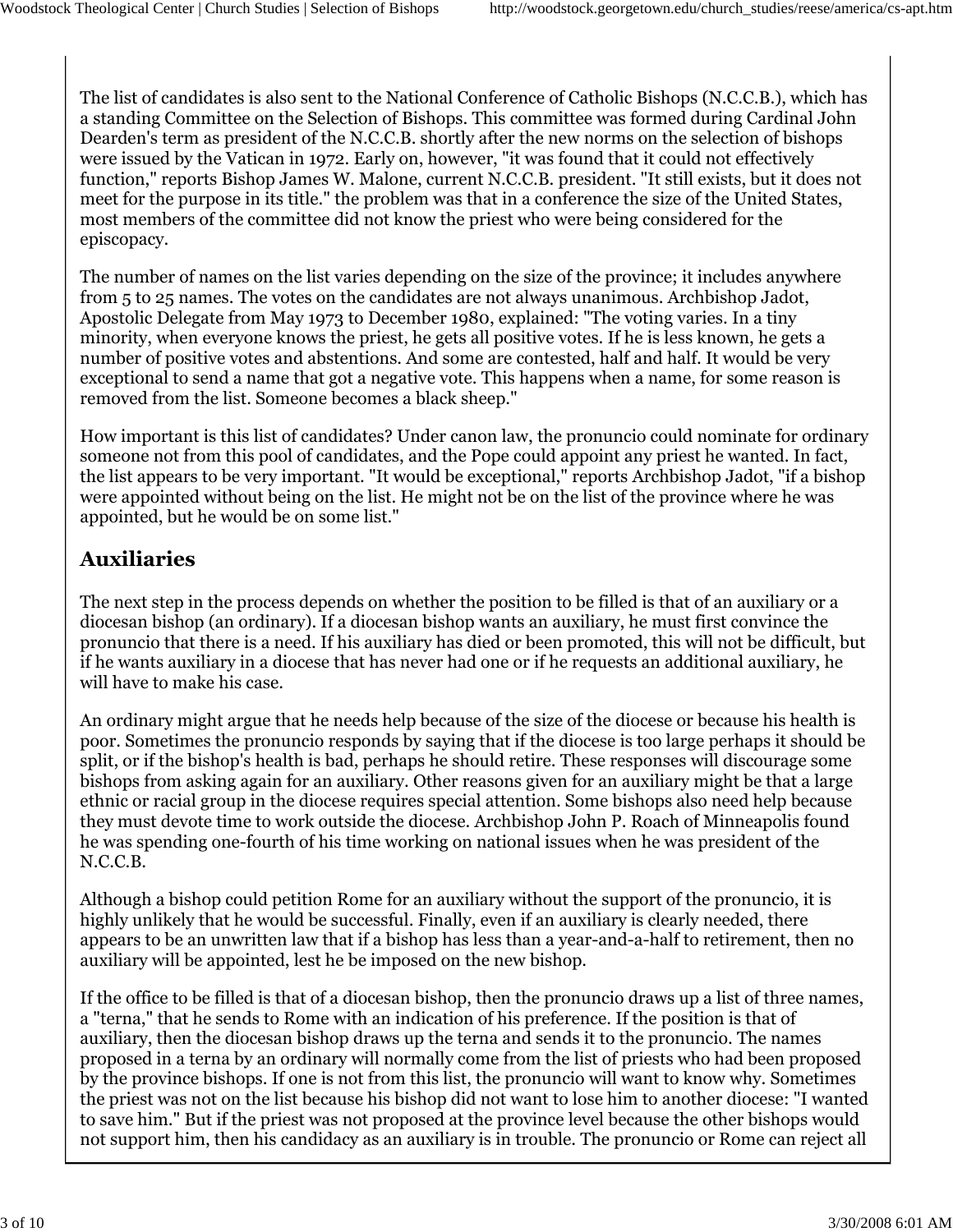three names on the terna.

Archbishop Jadot explains, "Sometimes I would know it was useless to send the names to Rome, and I would say, `Please put another name forward.' If I turned down a terna, I would inform Rome that I couldn't accept it." The bishop usually gets one of the three names he proposes, but not always the first name.

Archbishop Jadot reports: "I never saw an auxiliary imposed on a bishop against his will. if there is no agreement between a bishop and Rome--a stalemate--then there is no appointment." This appears to have happened in Chicago under Cardinal Cody, who had only two auxiliaries when he died. Within 15 months of his appointment as Archbishop of Chicago, Cardinal Bernardin received four new auxiliaries. These appointments indicated not only that the Chicago Archdiocese is once again in favor with Rome, but also that Rome wants Cardinal Bernardin free to devote time to work for the N.C.C.B. and the synod of bishops.

# **Diocesan Bishops**

Before the terna is sent to Rome, the pronuncio does his own investigation of the candidate. If the appointment is as an ordinary, the pronuncio will request from the current ordinary (or if there is none, from the administrator) a report on the condition and needs of the diocese and the qualities desired in the ordinary. Priests, religious and laity can be consulted both individually and collectively in drawing up this report, as long as individual names are not mentioned. In St. Louis in 1979, the example, four reports--from the Archdiocesan Consultors, the Pastoral Commission, the Council of Priests and the Council of Religious Women--were also drawn up and sent to the apostolic delegate. This process was public and involved wide consultation.

The report is sent by the administrator to the pronuncio together with the names of people from various age groups and parts of the diocese whom the pronuncio can contact to check the accuracy of the report. "Usually the heads of the various administrative bodies and other persons in leadership positions are contacted," explains Thomas P. Doyle, O.P., of the pronuncio's staff. Normally, heads of religious orders in the diocese would be queried as well as lay people who are officers in diocesan lay organizations and members of advisory committees in the diocese. Some the pronuncio may have met personally in his travels, but many o f these names are simply taken by the pronuncio from those listed under the name of the diocese in The Official Catholic Directory. All of these people are not only asked about the state of the diocese but also asked to recommend names of possible candidates to the pronuncio.

If there are bishops who have previously served in this diocese, they will be contacted about candidates for their old diocese. The pronuncio will also consult the bishops from the province to which the vacant diocese belongs as well as the president and vice president of the N.C.C.B. For an archdiocese, all the archbishops will be contacted. These bishops can recommend names of priests or bishops who might be appropriate for the vacant diocese.

After the pronuncio has narrowed down the list of candidates to eight or ten names, he sends them to the president of the N.C.C.B. Bishop Malone explains, "The pronuncio says, `These are the names that have surfaced. Give me a list of three in order of your preference and give the reasons for your preference.'"

In the past there were certain American bishops who were "kingmakers" in the hierarchy because they had unique influence in the choice of bishops. Cardinal Francis J. Spellman of New York and Bishop Edward F. Hoban of Cleveland were very influential, but "There is no kingmaker among the American bishops today," reports Msgr. John Tracy Ellis, a prominent church historian.

During this inquiry, Archbishop Jadot reported that "the bishops of a region are most helpful for the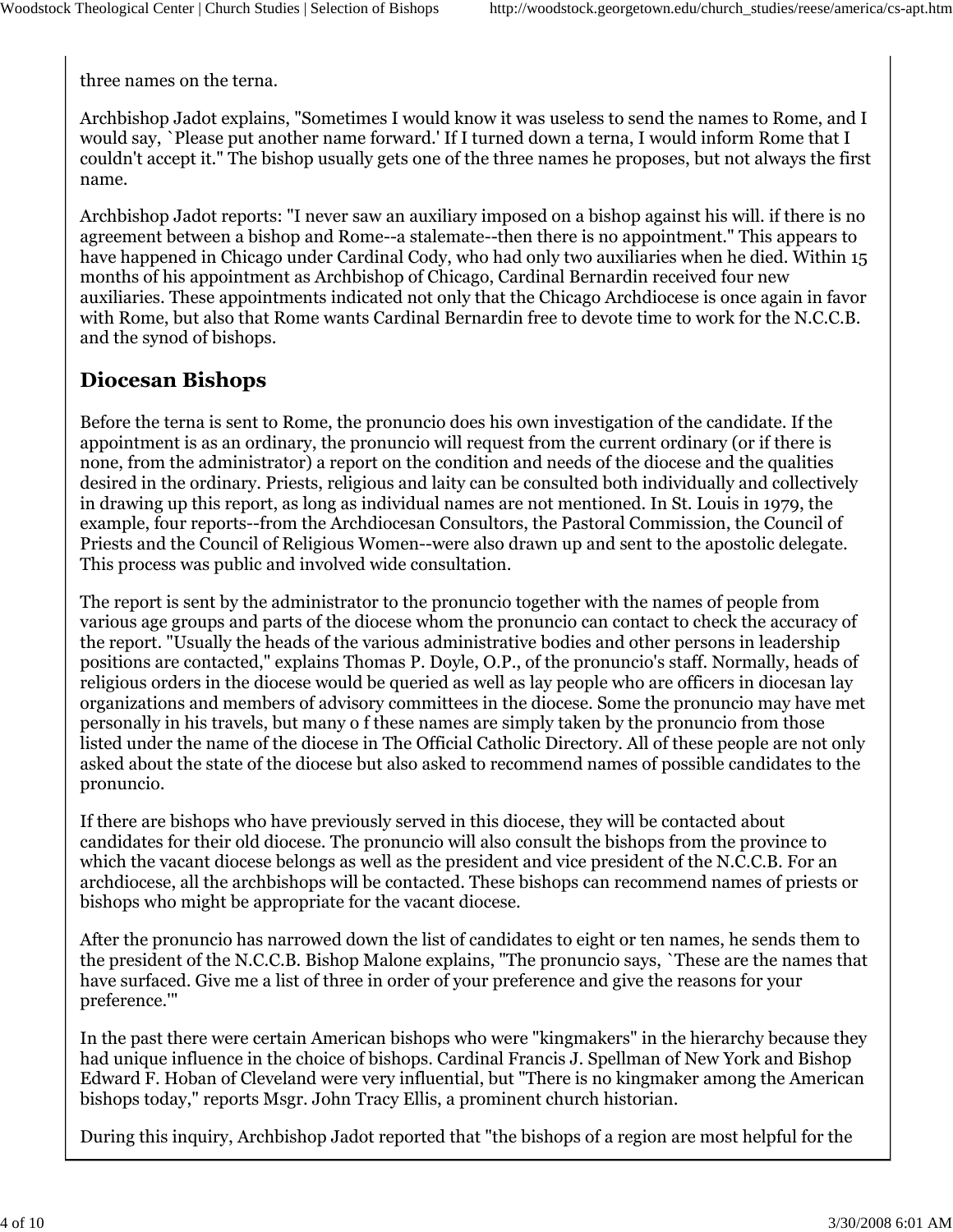new ordinary. For an auxiliary, the bishop and the priests are most helpful." While he was apostolic delegate, Archbishop Jadot recalls that "Ninety-nine percent of the time, two to five names come out strongly as the candidates. Most often there is a strange coincidence of names coming from the bishops and from the priests--seldom is there difference between them. When there is, then the apostolic delegate has to work it out." On the other hand, input from the laity appears to be of limited value. "It is exceptional when their answers are helpful," said Archbishop Jadot. "They are usually fine answers, but they have limited knowledge."

If a vacant diocese has an auxiliary, he is an obvious candidate to become the ordinary, and the pronuncio will hear from people about his qualifications. The pronuncio also hears the views of people on whether the new bishop should be from the diocese or from outside. While someone from within might be more sensitive to the local situation, someone from outside might be freer to act without his critics claiming that he is listening only to his old friends and appointing them to offices. Sometimes there is the feeling that "new blood" is needed in the diocese. Archbishop Jadot reports that "there is usually unanimity or quasi unanimity in the diocese over the question of whether the bishop should be a local person or from outside.

# **Questionnaire**

The scrutiny of a priest prior to being first appointed bishop is in some ways greater than it is for bishops who are being promoted. Bishops have already been through the process once and are better known by the pronuncio and Rome.

In order to get information about a priest for the terna, the pronuncio sends a questionnaire on the candidate to 20 or 30 people who know him. Some of these names are suggested by the priest's ordinary; others are diocesan officials or people the pronuncio has gotten to know personally in the diocese through his travels. No only priests but also religious and lay people are sent the questionnaire. The laity consulted ten to be officers in diocesan lay organizations or on diocesan advisory committees. Once again, names are also taken by the pronuncio from those listed under the diocese in The Official Catholic Directory.

The questionnaire sent by the pronuncio contains 14 items, including a request for additional names of persons who know the candidate (see accompanying questionnaire). Although the questionnaire is detailed, the covering letter indicates that it "is only to serve as an orientation. . ." The pronuncio asks that the information be given "in a discursive manner so as to develop fully your observations."

Most of the questions deal with the obvious physical, intellectual, moral, spiritual, social and priestly characteristics that one would hope for in a bishop. It is interesting to note that while the questionnaire does ask about the administrative skills of the candidate (item 10), it goes into much more detail, asking about his pastoral fitness and experience (item 8). Under this item are listed not only pastoral skills but also "a spirit of ecumenism" and "the promotion and defense of human rights." And the question on leadership qualities (item 9) clearly indicates that an authoritarian pastor is not wanted: "A fatherly spirit . . . the ability to lead others to dialogue, to stimulate and receive cooperation . . . to direct and engage in team work; appreciation for the role and the collaboration of religious and laity (both men and women) and for a just share of responsibilities . . ."

The questions on orthodoxy (item 6) indicate that a priest supporting the ordination of women, optional priestly celibacy or a liberalized position on birth control would not be made a bishop. But neither would a priest opposed to the teaching of the church on social justice. Archbishop Jadot explains: "If the priest's first reaction to *Humanae Vitae* was negative--he just blew up--and later came to accept it, this would not be a major objection. But if he does not agree with the magisterium . . The Pope has been strong on this. He wants people who agree with himself, and this is very natural. If the priest has given a lecture or written an article against Humanae Vitae or for women's ordination, he would have a difficult time becoming a bishop. He is saying the opposite of the magisterium."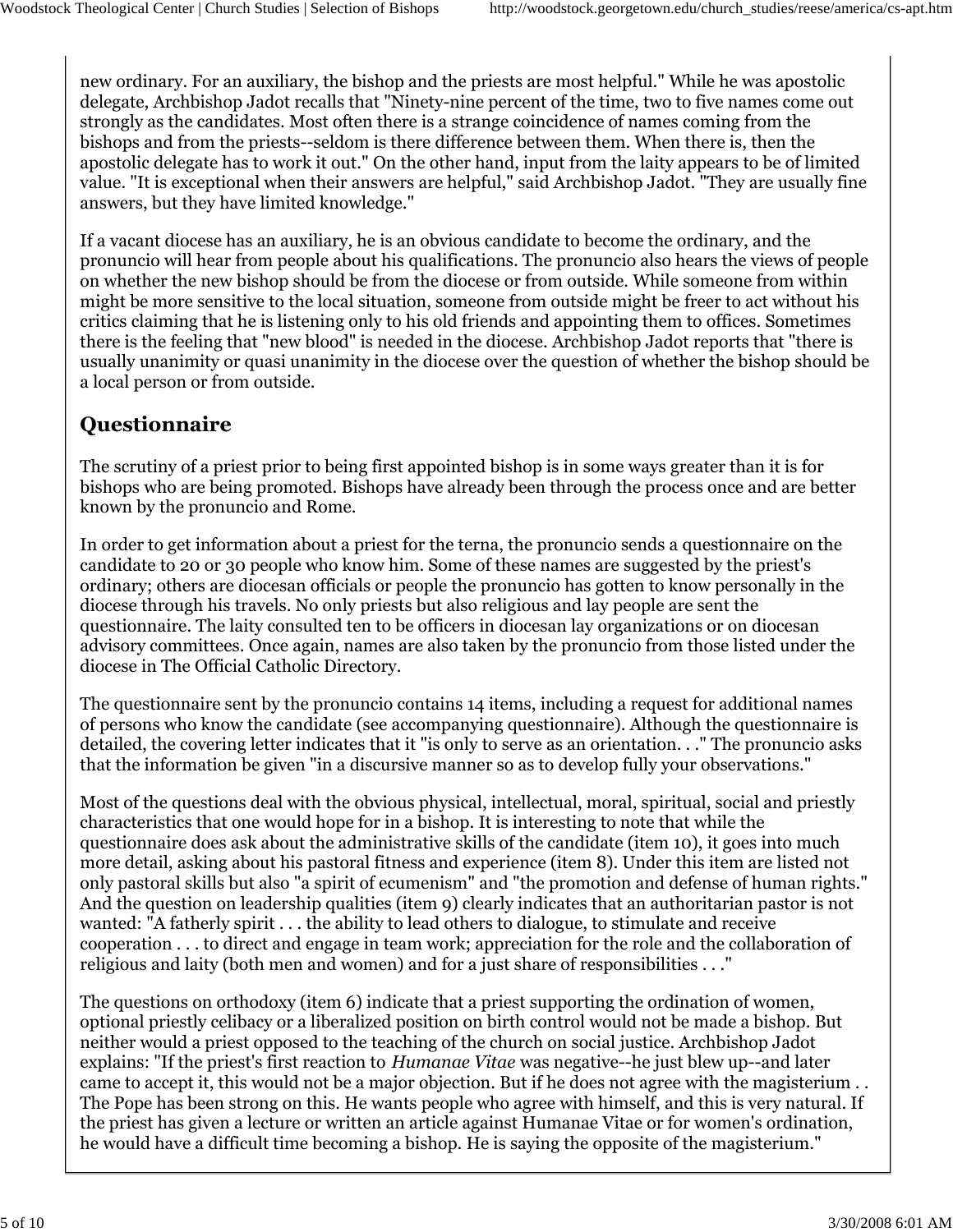According to Archbishop Jadot, it is exceptional when the responses to the questionnaire reveal something about the candidate that forces his removal from the terna.

After the pronuncio has examined the responses to the questionnaires and prepared a terna, he writes a report (approximately 20 pages) in Italian, extracting and synthesizing the content of the consultation and giving his own judgment. He lists the candidates in alphabetical order and gives his choice. He sends all of the documents that he has received to Rome with his report. For the appointment of an ordinary this can be 120 to 130 letters. When the candidate is already a bishop, the documentation is less. In this case, the question is not whether he is qualified to be a bishop but whether he is apt for the particular diocese. All of this can take two to four months depending on the size of the diocese or the unanimity or tension in the diocese. Archbishop Jadot noted that "Archbishop Laghi works faster than I did on appointments, be he travels less."

# **Congregation for Bishops**

When the documents arrive in Rome at the Congregation for Bishops, they are checked by the staff person in charge of appointments from the United States to see if they are complete. He summarizes and reports on the documents at a staff meeting of the congregation.

If everything is in order and the cardinal prefect approves, the appointment process moves forward. If the appointment involves a bishop who is being promoted, the episcopal members of the congregation do not have to review the promotion, but it can be handled by the cardinal prefect and the staff. In this case, the staff would prepare a five-page summary of the documents, which the prefect would then present with his recommendation to the Pope in a private audience.

If the appointment involves a priest who is to be made a bishop, his candidacy must be considered by the full congregation. A cardinal relator is chosen by the undersecretary of the congregation to summarize the documentation and make a report at the meeting of the congregation. The cardinal relator has to be fairly fluent in the language of the country of the candidate, since only the pronuncio's report is in Italian.

The cardinal relator is often a former papal representative from the country of the candidate being considered. But since the congregation does not have a former representative from the United States, Cardinal William Baum, and American who resides in Rome, is sometimes the cardinal relator, but not always. The job of relator is rotated in order not to overburden any of the cardinals. Cardinal Baum, for example, is also prefect of the Congregation for Education and cannot devote all of his time to the Congregation for Bishops. The more complicated and controversial the appointment, the more likely the undersecretary will try to get a relator fluent enough to understand the nuances in the documents.

All of the members of the congregation are notified two weeks before the next meeting and given the agenda, which usually consists of four or five appointments that will be up for consideration. Only those planning to attend the meeting, however, are given the pronuncio's report. Since most of the noncurial members of the congregation usually do not attend, the decisions of the 32-member congregation are heavily influences by the 14 curial cardinals.

Cardinal Terence Cooke and Cardinal Humberto Medeiros were members of the congregation until they died, and they have not been replaced by other Americans. In any case, they attended only a few meetings of the congregation when they were in Rome for other business. Cardinal Cooke was known to make special trips to Rome when the congregation was considering appointments in New York.

Muriel Bowen in *Concilium* (137) reported that through most of the 1970's Cardinal Heenan of Britain and Cardinal Conway of Ireland would attend meetings of the congregation when appointments were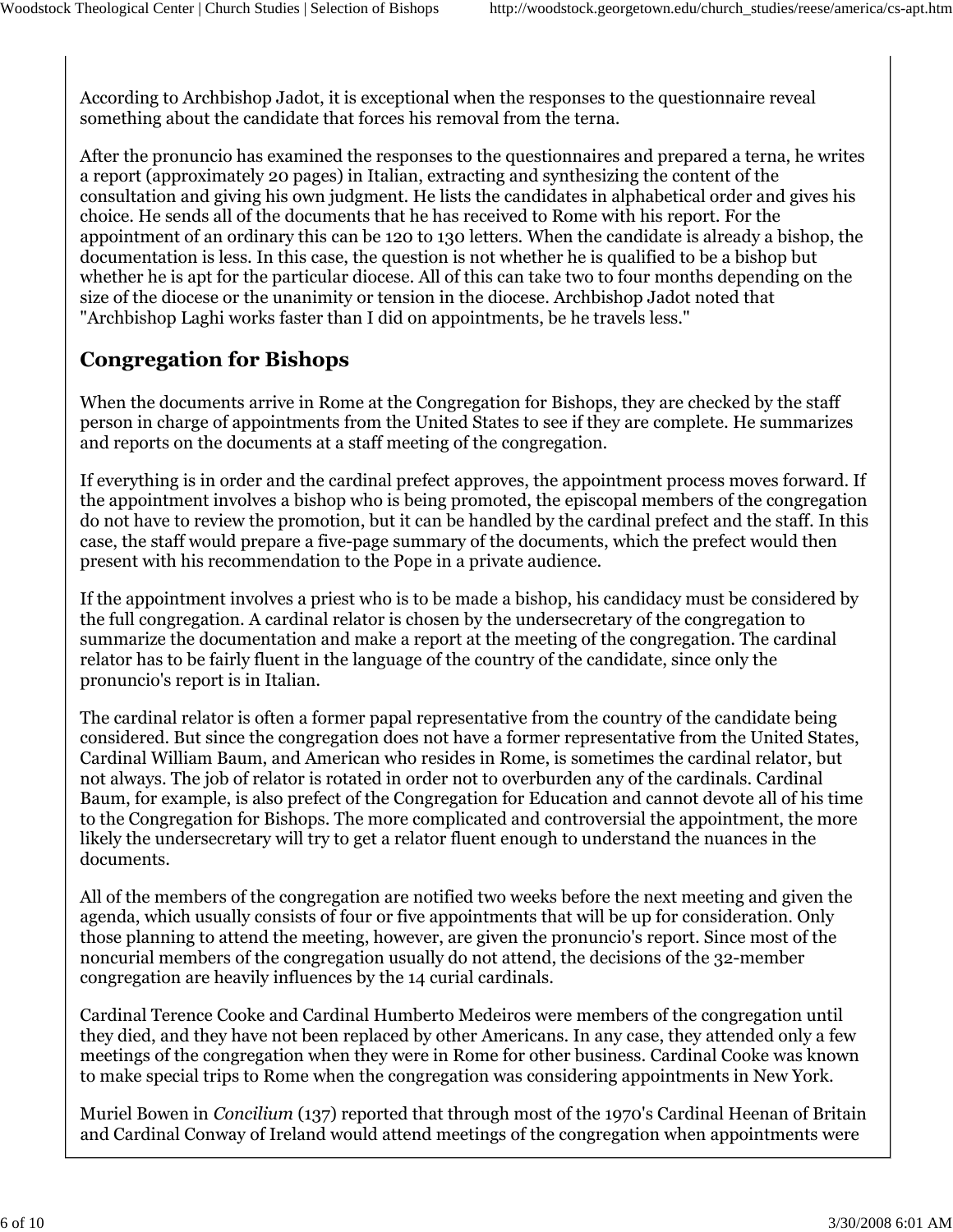being considered for their countries. Cardinal Heenan told her that when an appointment to Upper Volta was being considered, "I keep silence, read my papers, write my letters," but when an English bishop was being appointed, "I made clear whom we consider the best man." Cardinal Wright before his death in 1979 complained to her, "Now it's reached the point where everybody falls over backwards to meet the wishes of the local church. People like myself with wider experience are ignored."

At the meetings (usually on Thursdays) of the congregation in the Vatican Apostolic Palace, the cardinal relator gives his report in Italian and the members of the congregation discuss in Italian the appointment under the chairmanship of the cardinal prefect, who until recently was Cardinal Sebastiano Baggio but is now Cardinal Bernardin Gantin, from the Benin Republic in West Africa.

After the members of the congregation discuss the appointment, they vote. Very often (some estimate 80 to 90 percent of the time) they follow the recommendation of the pronuncio. Sometimes they recommend his second or third choice. And sometimes they reject the terna altogether and tell him to present a new one.

There has been some speculation that when Archbishop Jadot was apostolic delegate from 1973 to 1980, most of his recommendations were approved at the beginning of his term but that toward the end he had more of them rejected. "[Archbishop] Jadot was very high when Paul was Pope," commented one expert on the American hierarchy, "but he went down under John Paul." This observer noted that "in 1980 when the president of the Secretariat for Nonbelievers died of a heart attack, Archbishop Jadot was appointed to replace him in a disgraceful haste in order to get him out of the United States." A Vatican official, however, categorically denied this. "It is not true that Jadot was removed," he said. "He asked to leave for reasons of health."

Whatever the case, once he got to Rome, Archbishop Jadot says he was not consulted concerning appointments to the U.S. hierarchy. This reluctance of the Vatican to use an obvious source of information supports the view that he is out of favor in Rome.

The final step in the appointment process is taken when the prefect presents his and the congregation's recommendations to the Pope at a Saturday audience. The prefect summarizes the discussions of the congregation and reports any dissenting opinions and votes.

The Pope can play an active role at this point, especially if he knows the candidates, as might be the case with bishops being put forward for promotions. Certainly Pope John Paul II would play an active role in appointments in the Polish church, as Pope Paul did in Italian hierarchy. The Pope would also have to play an important role if his advisers disagree with one another. Thus if the prefect and the congregation or the congregation and the pronuncio are not in agreement, the Pope would have to choose whom he would follow.

More important, perhaps, is the general orientation and direction that the Pope gives to the congregation, the pronuncio and the bishops. Archbishop Jadot, for example, was told to appoint more pastoral bishops in the United States. Pope John Paul II, for his part, seemed to stress unity and fidelity to the magisterium in his address to the American bishops making their ad limina visits in September 1983. He said that they should look for "priests who have already proven themselves as teachers of the faith as it is proclaimed by the magisterium of the church and who, in the words of St. Paul's pastoral advice to Titus, `hold fast to the authentic message'(1:9)." He told the bishops, "It is important for the episcopal candidate, as for the bishop himself, to be a sign of the unity of the universal church . . . Never is the unity of the local church stronger and more secure, never is the ministry of the local bishop more effective than when the local church under the pastoral leadership of the local bishop proclaims in word and deed the universal faith, when it is open in charity to all the needs of the universal church and when it embraces faithfully the church's universal discipline."

A few days after meeting with the prefect, the Pope informs the congregation of his decision. The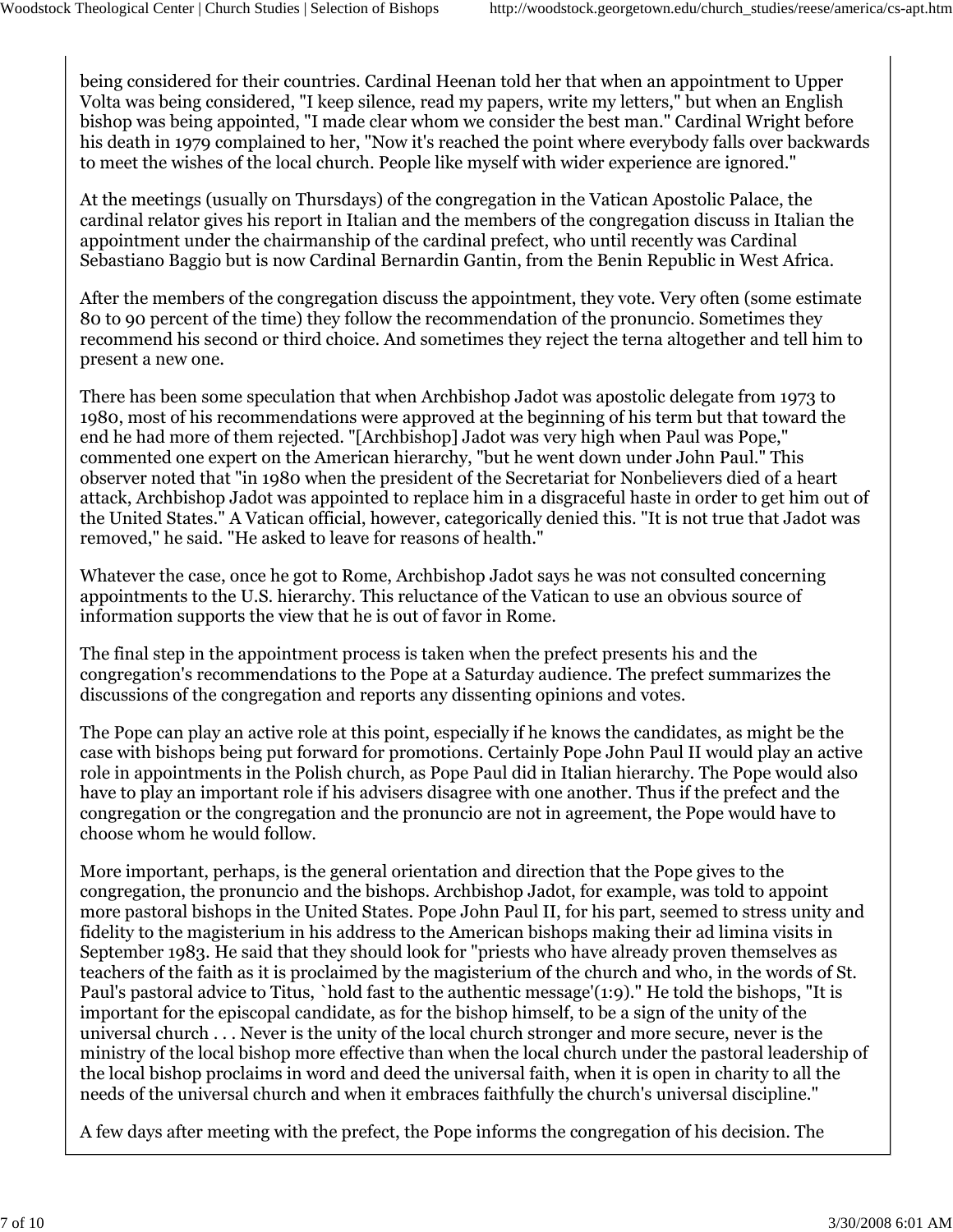congregation notifies the pronuncio, who then approaches the nominee and asks if he will accept the appointment. The extent of the secrecy involved in the process is evident in the number of appointees who are honestly surprised when they are approached. If the candidate accepts, Rome is notified and a date is set for the announcement. The entire process takes from four to eight months from the time a vacancy occurs.

### **Conclusion**

A number of things become clear from a description of the process by which a bishop is appointed. The pronuncio, as long as he maintains the confidence of the Vatican, is the key figure in the process. For ordinaries, he draws up the terna, and for auxiliaries, he can influence or veto the terna drawn up by an ordinary. But once he loses the confidence of the Vatican, he will soon be removed. In addition to his role in developing the terna, the pronuncio is very influential through his report, which accompanies the terna. This report is in Italian, the first language of most of the staff and curial cardinals on the Congregation for Bishops. While he does send other documents to the congregation, which can be read by members of the congregation and its staff who read English, his report is the primary document. In 1973 Archbishop Jadot was asked to translate all the English documents into Italian, but he refused because of the immensity of the task. In the 1950's the documents were all translated into Latin.

Although the pronuncio plays a key role in the selection of bishops, the American bishops are also very important. First, by nominating priests in province meetings they provide the pool of candidates from which bishops are selected. Second, by drawing up the ternae for auxiliaries, ordinaries have a tremendous impact on the American hierarchy. Two-thirds of all the U.S. bishops received their first appointments as auxiliaries, including 57 percent of the ordinaries. They also can influence the pronuncio's terna with their suggestions.

A third key actor in the process is the retiring ordinary or, in his absence, the administrator of the diocese. He determines how wide and thorough will be the consultations on the needs of the diocese and the qualities desired in the next ordinary. he recommends to the pronuncio the names of people who should be consulted about the diocese and the appointment.

A fourth set of actors are the priests and others who fill out the questionnaires on the individual candidates. These are primarily diocesan officials or members of committees listed in The Official Catholic Directory. With their answers they can make or break a candidate.

Fifth, there is the role of the Congregation for Bishops and its prefect. Their role appears to be primarily a check on the pronuncio. If he loses their confidence, they get him replaced.

The absence of resident American cardinals on the congregation is an obvious defect in the current operation of the congregation. But it would be of little help if American cardinals are appointed and then rarely attend, as has been the case in the past. It is silly for American Catholics to complain about Italian domination of the Roman curia if American cardinals are not willing to fly to Rome to attend important congregation meetings. Certainly the American church can afford the plane fares. But if they do attend, they will have to learn Italian since it is the working language of the Vatican.

Finally, there is the all-important role of the Pope. he is the one who can ultimately appoint as bishop any priest he wants. While he cannot give his undivided attention to each appointment throughout the world, he sets the tone and the criteria by which candidates are nominated and evaluated. He works primarily through the Congregation for Bishops and the pronuncio, who are well aware of his wishes. If he does not like what they are doing, he can replace them.

The selection process is not a democratic process but an institutional process that attempts through wide consultation to find a candidate who will be a pastoral bishop sincerely concerned about the good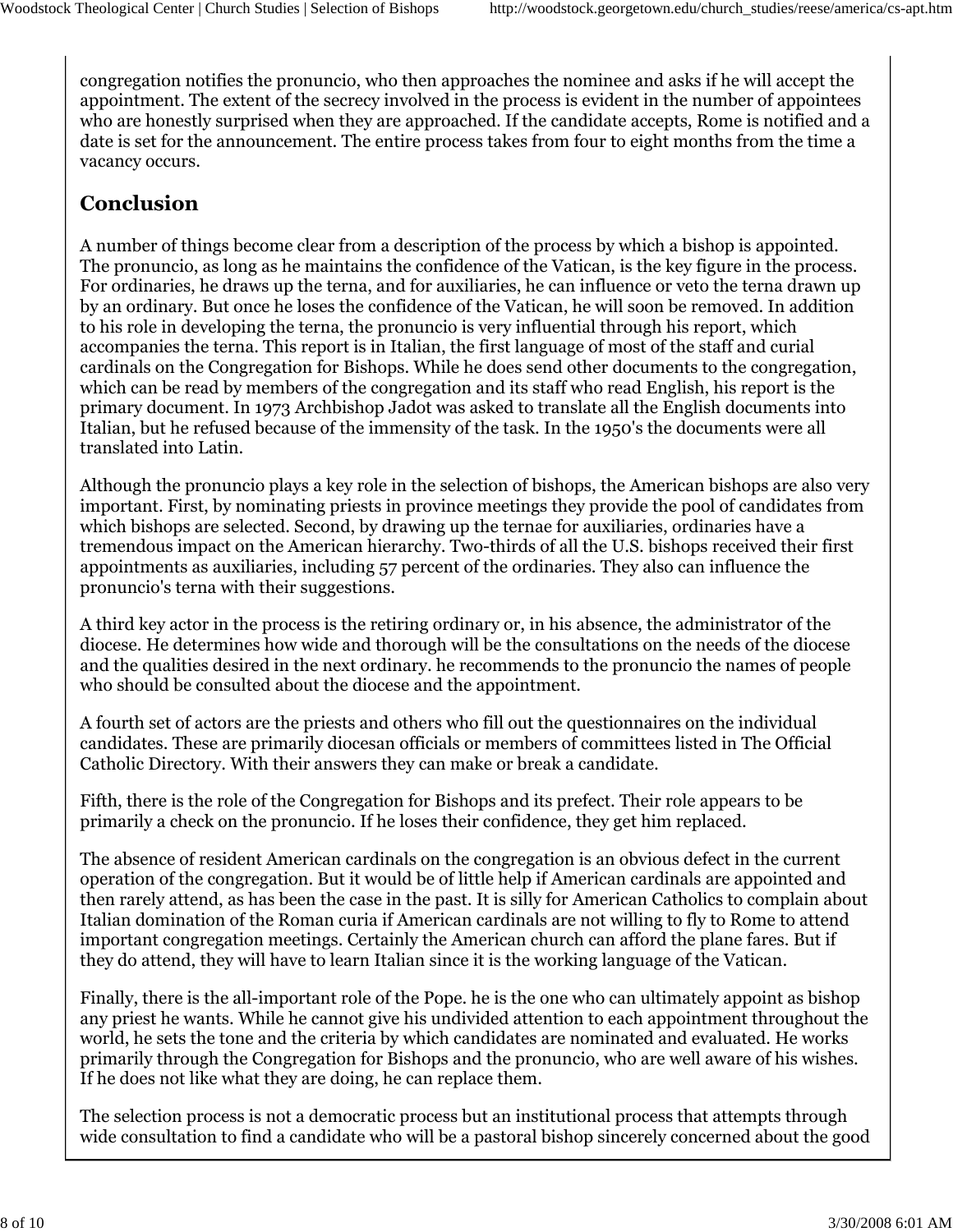of the people in his diocese. On paper it appears to be an autocratic process, but what makes it work as well as it does is the good faith of the participants, who are concerned for the good of the church and recognize the problems that would result from imposing a bishop at odds with his priests and people.

Besides good will on the part of the participants, the process works well because of the checks and balances provided by people at various levels within the process. For example, the administrator of a diocese and a small clique of chancery officials might conceivably push a candidate who the pronuncio finds through his investigation is not widely supported. Or if the pronuncio begins appointing bishops out of touch with the needs of the American church, the American bishops, especially the archbishops and cardinals, can appeal to the Congregation for Bishops or even the Pope. Even the role Rome is limited by the fact that it is almost totally dependent upon information that is sent to it by the pronuncio and the American church.

Although most of those involved in the process oppose making it more democratic and public, they believe that the major flaw in the process is the fact the priests do not take it seriously. Priests can have an impact through recommending names to the bishops and the pronuncio and by thoughtfully filling out the questionnaires on the candidates. Lay participants are handicapped by their limited knowledge of possible candidates. They can, however, have an important impact in describing the needs of the diocese and the kind of bishop they would like. The bishop must ultimately serve their spiritual needs and be their pastoral leader. While there might be their pastoral leader. While there might be another system that would work better, these are the procedures that are in effect, and it is best to make the most of them.

For more information on the appointment of bishops, see chapter 1 in *Archbishop: Inside the Power Structure of the American Catholic Church*, chapter 1 in *A Flock of Shepherds: The National Conference of Catholic Bishops*, and chapter 9 of *Inside the Vatican: The Politics and Organization of the Catholic Church.*

# **QUESTIONNAIRE**

Please describe the nature of your association with the candidate and indicate the length of time that you have known him.

- 1. Personal Characteristics: Physical appearance; health; work capacity; family conditions, especially regarding any manifestations of hereditary illness.
- Human Qualities: Speculative and practical intellectual capacity; temperament and character; 2. balance; serenity of judgment; sense of responsibility.
- 3. Human, Christian and Priestly Formation: Possession and practice of human, Christian and priestly virtues (prudence, justice, moral uprightness, loyalty, sobriety, faith, hope, charity, obedience, humility, piety: daily celebration of the Eucharist and of the Liturgy of the Hours, Marian devotion.)
- 4. Behavior: Moral conduct; comportment with people in general and in the exercise of the priestly ministry in particular; the ability to establish friendships; rapport with civil authorities: respect and autonomy.
- 5. Cultural Preparation: Competence and aggiornamento in ecclesiastical sciences; general culture; knowledge of and sensitivity toward problems of our time; facility with foreign languages; authorship of books or magazine articles worthy of note.
- 6. Orthodoxy: Adherence with conviction and loyalty to the doctrine and Magisterium of the Church. In particular, the attitude of the candidate toward the documents of the Holy See on the Ministerial Priesthood, on the priestly ordination of women, on the Sacrament of Matrimony, on sexual ethics and on social justice. Fidelity to the genuine ecclesial tradition and commitment to the authentic renewal promoted by the Second Vatican Council and by subsequent pontifical teachings.